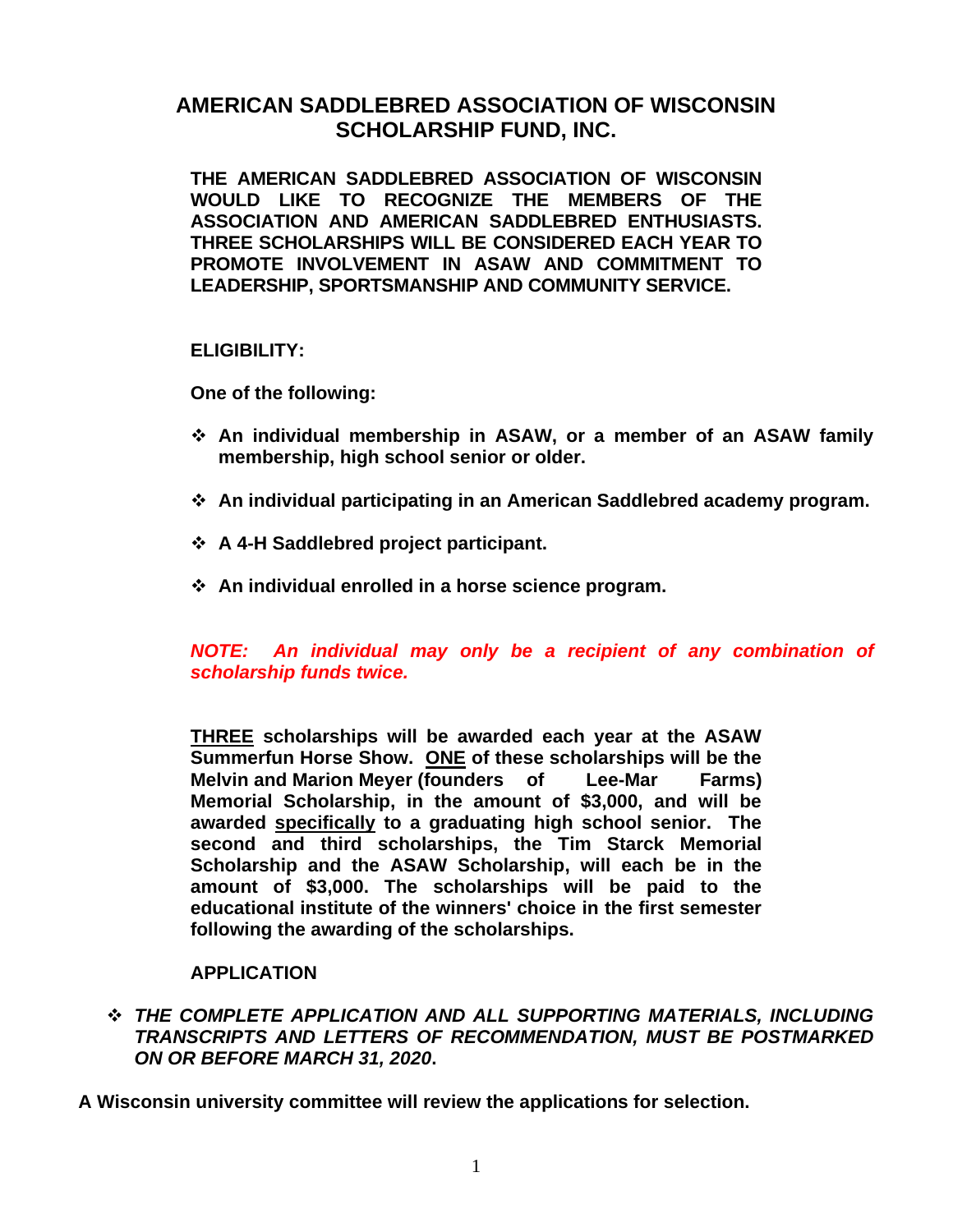### **ASAW SCHOLARSHIP**

**The ASAW Scholarship Fund, Inc. invites applications for their three scholarships, which will be granted to eligible individuals, male or female, high school senior or older, for the 2020/2021 school year.**

**Applicants must be planning to attend a college, technical school or other school of his/her choice in the year of application, and must meet all the requirements for either a college, technical school or other school entrance.**

**Each applicant must submit the following materials:**

- ❖ **A completed application form**
- ❖ **Transcript of academic achievement**
- ❖ **A paragraph (on a separate sheet of paper) explaining the applicant's interest in the scholarship**
- ❖ **A letter of recommendation from a teacher or administrator.**
- ❖ **A letter of recommendation from an ASAW member affirming the applicant's contribution to the American Saddlebred Association of Wisconsin, OR**
- ❖ **A letter of recommendation from the participant's 4-H program leader (if applicable), OR**
- ❖ **A letter of recommendation from an American Saddlebred academy instructor (if applicable).**

**Criteria for judging includes:**

- **\* Character - - judged by written recommendations.**
- **\* Scholastic record - - verified by school officials**
- **\* Evidence of intellectual promise - - judged by written recommendations**
- **\* Demonstrated ambition and leadership - - judged on record of participation in school, church, or community activities as well as applicant's personal letter.**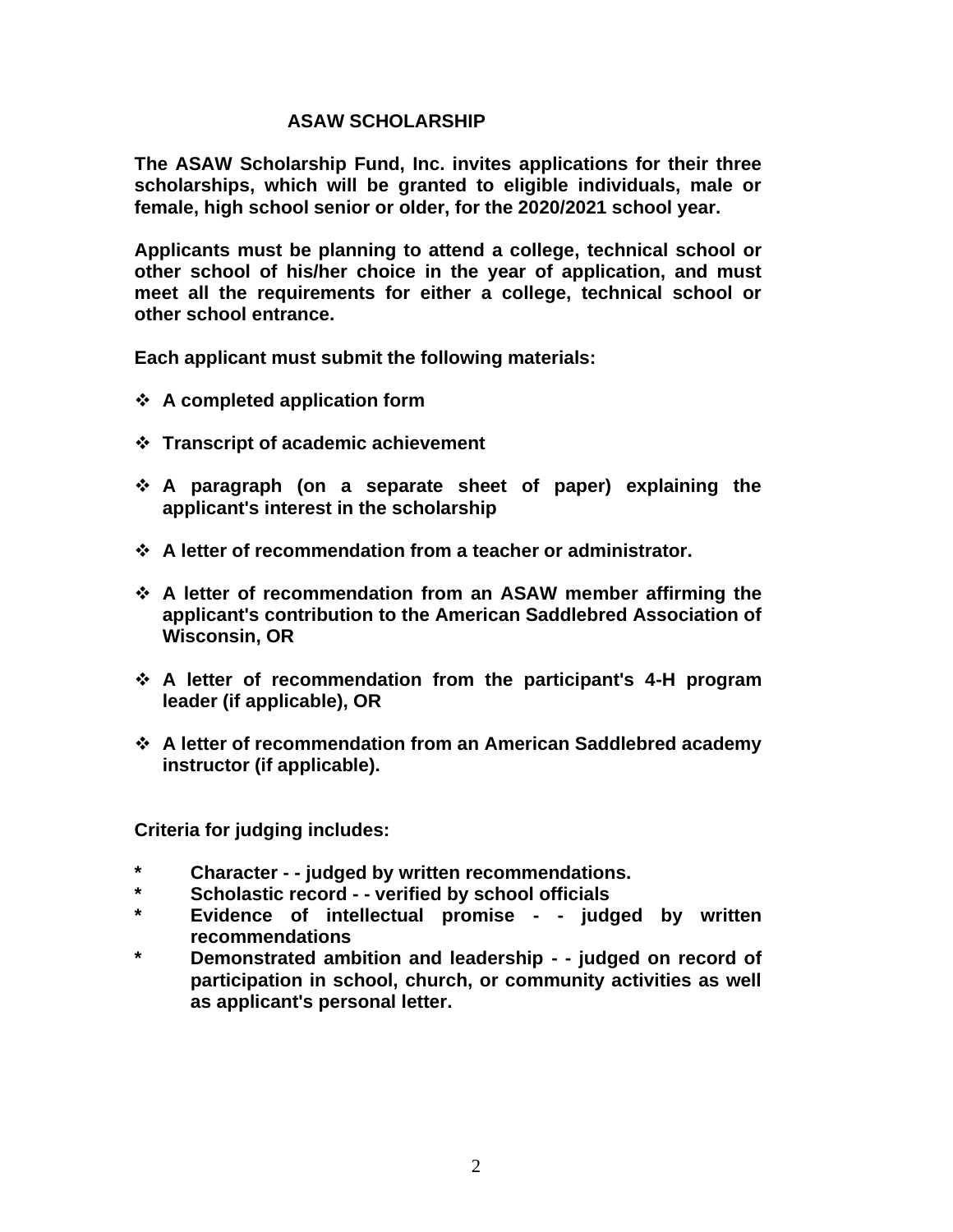## **COMMENTS:**

- **A. All scholarship application forms, transcript of academic achievement and letters of recommendation must be mailed to:** *Mary Markwiese, 2840 North 84th Street, Milwaukee, WI 53222* **and must be** *POSTMARKED ON OR BEFORE MARCH 31, 2020***. Applications and letters postmarked after that date WILL NOT BE ELIGIBLE.**
- **B. Scholarship recipients will be notified in early June, 2020.**
- **C. Upon notification of the award, the student will provide to the Committee a confirmation of college acceptance.**
- **D. Scholarships will be paid in the name of the school upon enrollment for the following Fall semester. Recipients must inform ASAW how the school wants this check made out.**
- **E. Applications will not be considered unless all items are submitted.**

**Any questions may be directed to:**

**Mary Markwiese, Secretary/Treasurer ASAW SCHOLARSHIP FUND, INC. 2840 North 84th Street Milwaukee, Wisconsin 53222**

**(414) 453-7282 (Evenings)** *[mmarkwiese@borgelt.com](mailto:mmarkwiese@borgelt.com)*

(Revised 12/18/19 for 2020/2021 school year)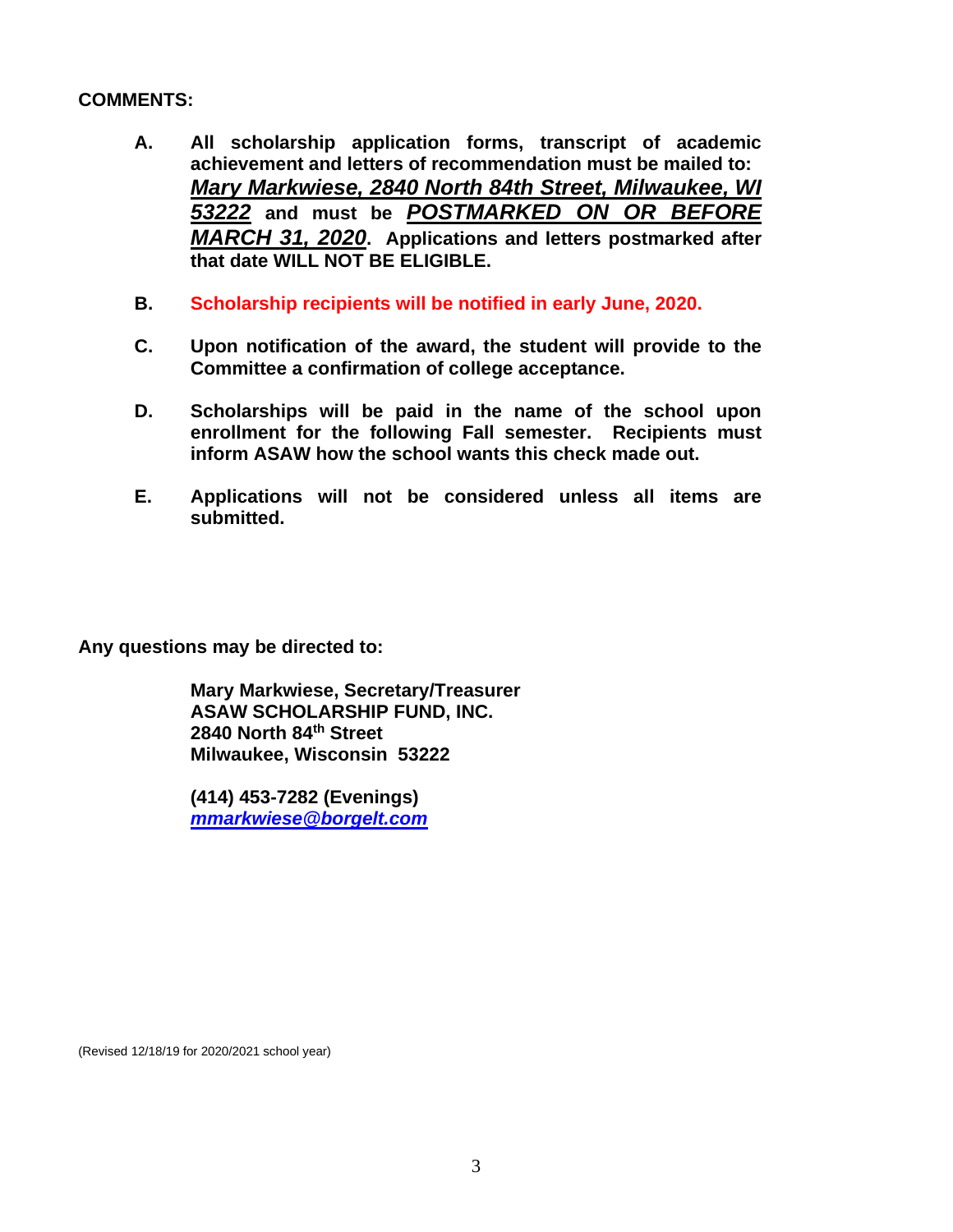#### **To be completed by Applicant and returned to: Mary Markwiese, 2840 North 84th Street, Milwaukee, WI 53222.**

|                                                 | (Please print or type name in full)                                           |                              |                  |
|-------------------------------------------------|-------------------------------------------------------------------------------|------------------------------|------------------|
|                                                 |                                                                               |                              |                  |
|                                                 |                                                                               |                              |                  |
|                                                 |                                                                               |                              |                  |
| 1.<br>I am:                                     |                                                                               |                              |                  |
|                                                 | $\Box$ ASAW member                                                            |                              |                  |
| the control of the control of                   | □4H Saddlebred Project participant                                            |                              |                  |
|                                                 | <b>Saddlebred Academy student</b><br>□Horse Science Program student           |                              |                  |
| 2.                                              | Year of school (this Fall): Incoming Freshman ________                        |                              | Sophomore Junior |
| Senior ______________Graduate school __________ |                                                                               |                              |                  |
| Field in which you plan to major/are majoring:  |                                                                               |                              |                  |
|                                                 |                                                                               |                              |                  |
|                                                 | Indicate name and address of school or college you plan to attend.            |                              |                  |
| 3.                                              | Schools attended (attach official transcript of grades)                       |                              |                  |
|                                                 |                                                                               |                              |                  |
|                                                 | (name and address)                                                            |                              |                  |
|                                                 |                                                                               |                              |                  |
|                                                 | C. Higher institutions attended: (attach official transcript of grades)       |                              |                  |
| D.<br>Name of<br><b>Institution</b>             | Dates of<br>Attendance                                                        | <b>Credit Hrs.</b><br>Earned |                  |
|                                                 |                                                                               |                              |                  |
|                                                 |                                                                               |                              |                  |
|                                                 |                                                                               |                              |                  |
|                                                 |                                                                               |                              |                  |
|                                                 |                                                                               |                              |                  |
|                                                 | List any college scholarships you have previously received, by year and name. |                              |                  |
|                                                 |                                                                               |                              |                  |
|                                                 |                                                                               |                              |                  |
|                                                 |                                                                               |                              |                  |

**(Please use separate sheets of paper if necessary to answer questions 6, 7, 8 and 9.)**